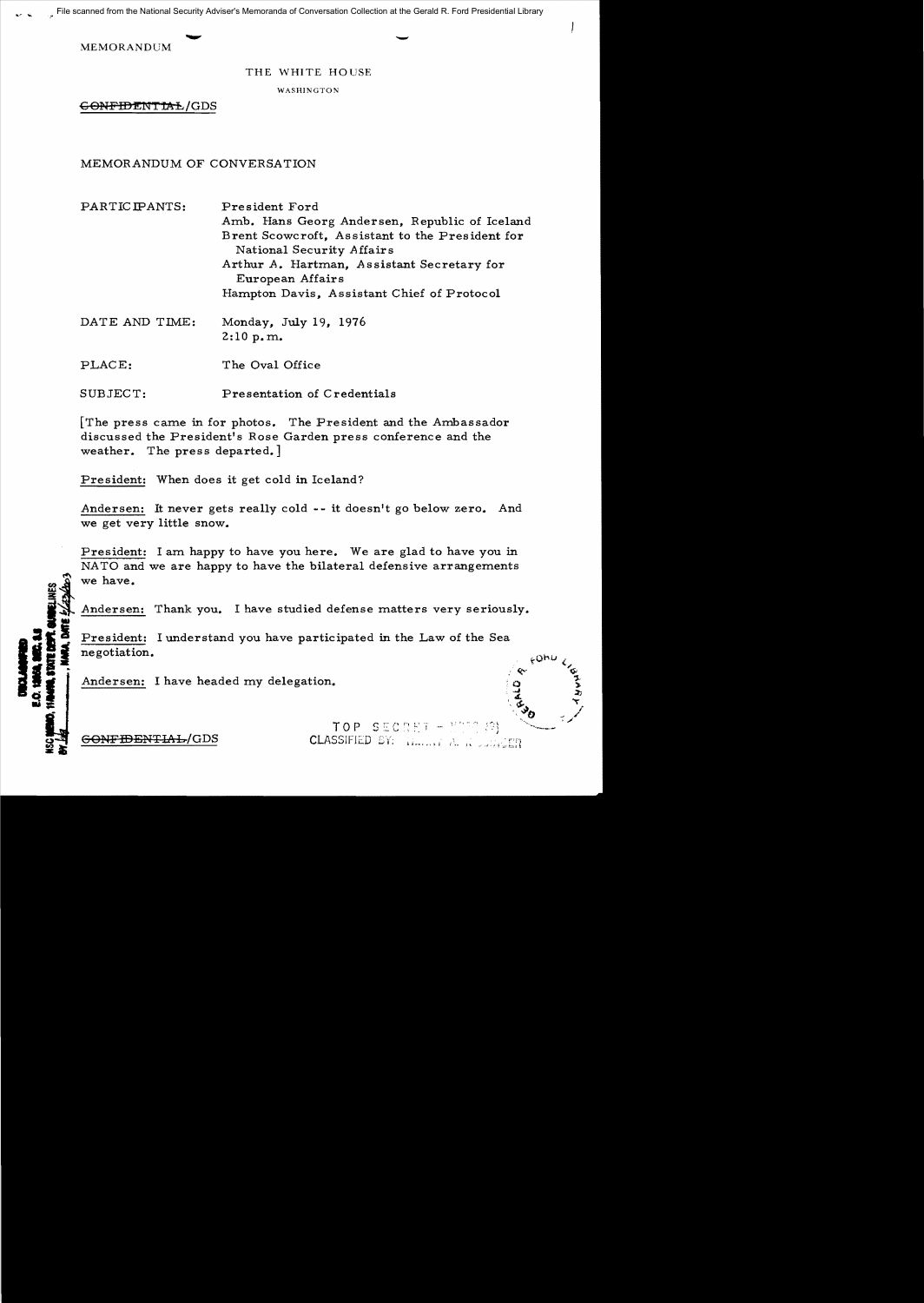## entitlement of the contract of the contract of the contract of the contract of the contract of the contract of the contract of the contract of the contract of the contract of the contract of the contract of the contract of

aven little

 $\overline{\phantom{a}}$  ,

President: What is your appraisal of where it stands?

Andersen: Theoretically it can be finished in the next session, but practically it will take one more.

President: We hope it will be finished before our legislation takes effect next March.

Andersen: Yes. We didn't wait for the conference to conclude.

President: Have you resolved your problems with the British?

Andersen: Yes, I think so. We also had serious problems for a time with the FRG.

President: But the situation is okay now?

Andersen: Yes. I believe so.

President: Again, welcome to the United States and I am looking forward to seeing you tomorrow night [at the White House reception for the Diplomatic Corps.]



~O~+FlDEWTIAh/GDS